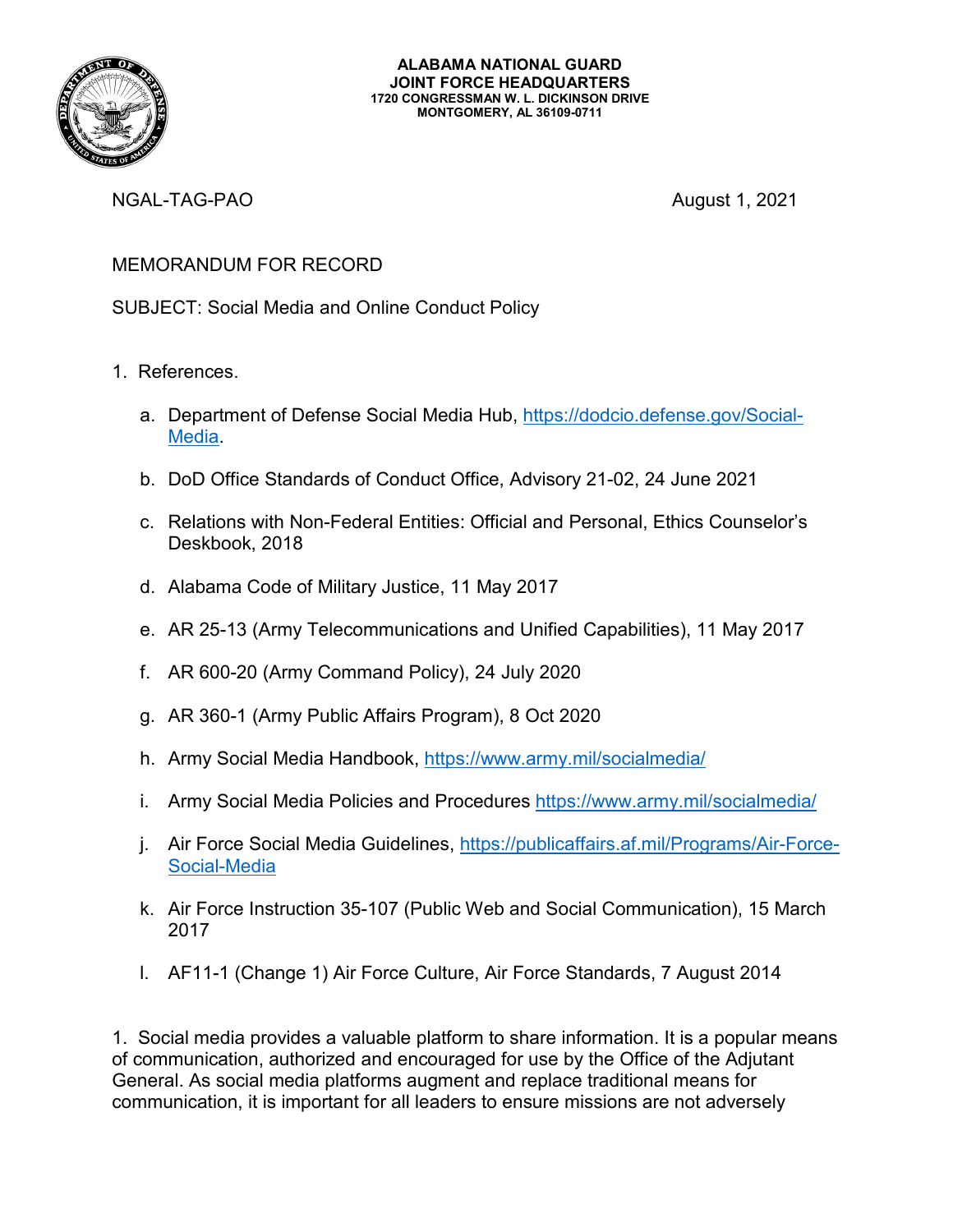affected as a result of social media. Policies are in place to guide members and protect OPSEC, they are not for prohibiting communication. Our story is best told by those who live it.

2. Operational security (OPSEC) is crucial to maintain while using social media. Information that may compromise OPSEC must not be disclosed via any public forum, including 'closed groups,' open source publications, or the media. Do not disseminate or publish photographs or videos displaying critical or sensitive information to include exact number of troops, exact location or dates of a mission, and any specific details of the mission. If you see OPSEC compromised, do not publicly reference, further disseminate, or republish the critical information. Report the violation to your chain of command and ask the person to remove the information, if feasible. Alabama National Guard (ALNG) members must be mindful of threats, as well as appropriate conduct when given access to sensitive information or missions. Posting of images, video, or content to personal or official social media platforms is prohibited when it violates OPSEC. ALNG members are reminded to implement security measures while using social media platforms and devices in order to restrict outsider access, such as disabling geo-tagging and increasing privacy settings.

3. Unless explicitly stated otherwise by your supervisor, personal social media usage during duty hours should be limited to authorized breaks unless social media engagement is a specific function of your position duties. Social media applications should not be installed on ALNG mobile devices without prior approval from the ALNG G6.

4. ALNG members must not engage in offensive and inappropriate behavior on social media that could bring discredit upon themselves and the organization or could imply prejudice, racism, sexual harassment, sexism, defamation, libel, be taken as obscene, abusive, threatening, or otherwise offensive or illegal.

5. As a full-time employee, on State Active Duty, Title 10, Title 5, AGR, MILTECH or ADOS your decision to participate in social media is a personal decision. Be cognizant of how you represent yourself within your personal social networks because you are representing the ALNG as a member of the organization. Your personal views can be seen as the views of the ALNG, even if you disclose a post as your own opinion. For this reason, be mindful of information posted to social media platforms that would reflect poorly on the organization. This includes, but is not limited to, personal opinions on leadership or leadership decisions, decisions and announcements made by the U.S. President, political views, and any controversial media topic or event. Information posted to personal profiles still resides in the public domain and becomes the intellectual property of the platform owner, to be used at their will. While the members of the ALNG retain their First Amendment rights while using an online platform, members of the Alabama Air and Army National Guard who use personal social media platforms are still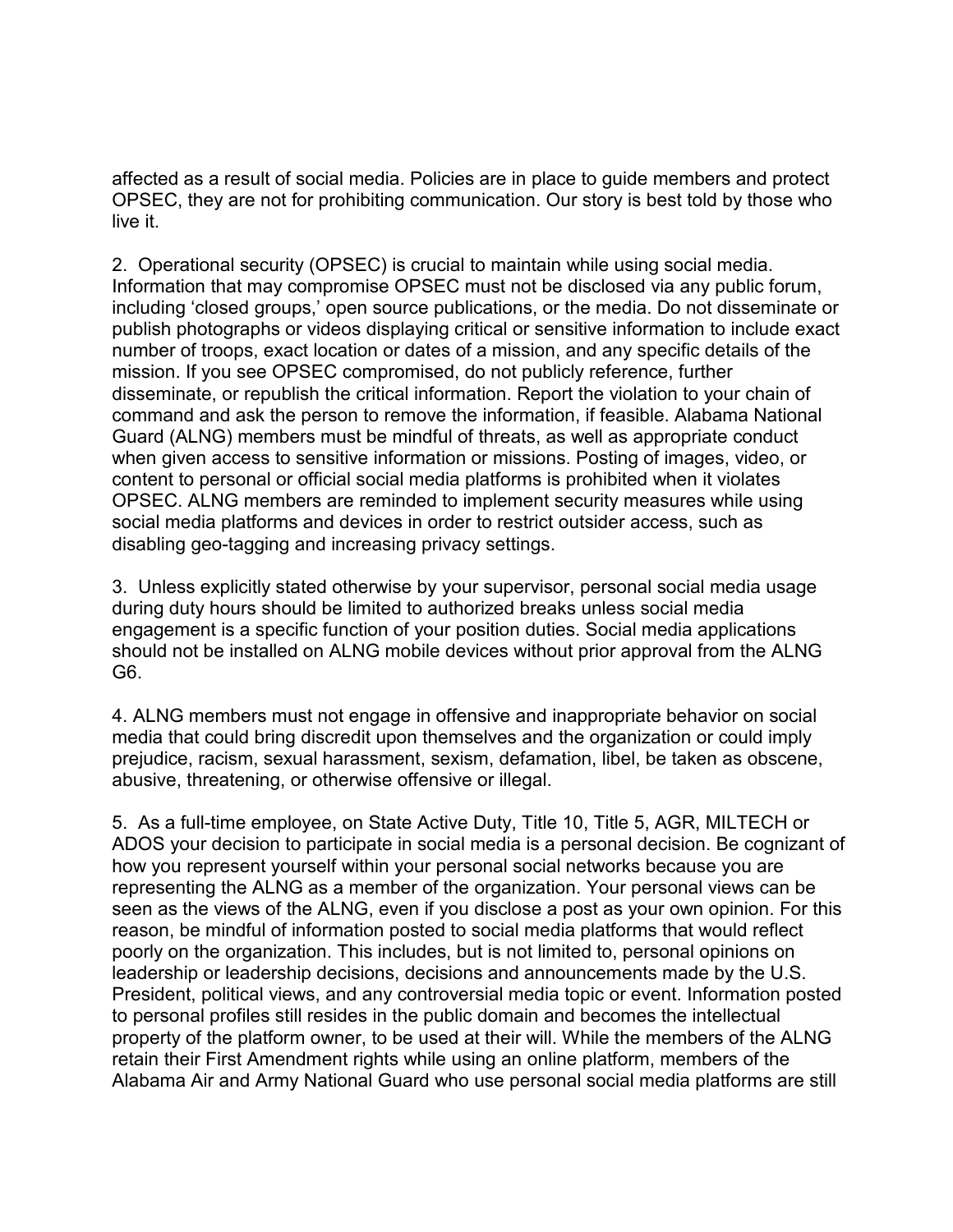expected to abide by applicable laws and regulations and maintain a professional demeanor.

6. As a traditional Guardsman be cognizant of how you represent yourself to the community. It is incumbent that your posts do not reflect negatively on the ALNG, or undermine the State of Alabama or the U.S. Government. Be aware that your posts could be viewed as official positions or statements of the ALNG, NGB, USA, USAF, DoD, etc., due to your membership in the ALNG. Be mindful of your membership before making any post that may bring discredit to this organization. Any post that could reflect negatively on the ALNG, State, or U.S. Government may be prosecuted under the ACMJ or applicable law or regulation.

7. When violations are brought to the attention of the Staff Judge Advocate or Public Affairs Office, such posts and comments are subject to review by named offices. Remember that social media posts are subject to Alabama Code of Military Justice and Uniform Code of Military Justice.

8. Social media users must also be mindful of implying federal endorsement of an organization, political party, business, or service. The Joint Ethics Regulation states, "Endorsement of a non-Federal entity, event, product, service, or enterprise may be neither stated nor implied by DoD or DoD employees in their official capacities. DoD personnel must protect against use of titles, positions, and organization and association names to suggest official endorsement or preferential treatment of any non-Federal entities." See Reference l for the SOCO Advisory 21-02 and Reference m for the Relations with Non-Federal Entities: Official and Personal.

9. Only Public Affairs Officers and other specifically designated individuals are authorized to create or maintain official organizational websites and social media pages. Individual members who establish online sites or groups relating to ALNG, or any Division thereof, that are not official must clearly state the site or group is not official and may not use official government symbols, such as state or unit insignia or patches, official seals, logos, etc., which are likely to be understood as implying government endorsement or participation. Such social media pages, when discovered will be reported to the PAO. These pages will be considered as impersonating an official government agency and shall be reported to the social media platform provider where the page resides, regardless of who created the page. The page shall be deemed as improperly utilizing official content.

10. Members are required to request permission from the ALNG Public Affairs Office if they wish to create an official online presence or social media page. Prior to creating online presence, members must complete the training required for publishing content to social media sites and have those sites be reviewed for compliance with Department of Defense policies, as outlined in the ALNG Process on Social Media Creation. Also, members who take over a social media site or online presence must notify the ALNG